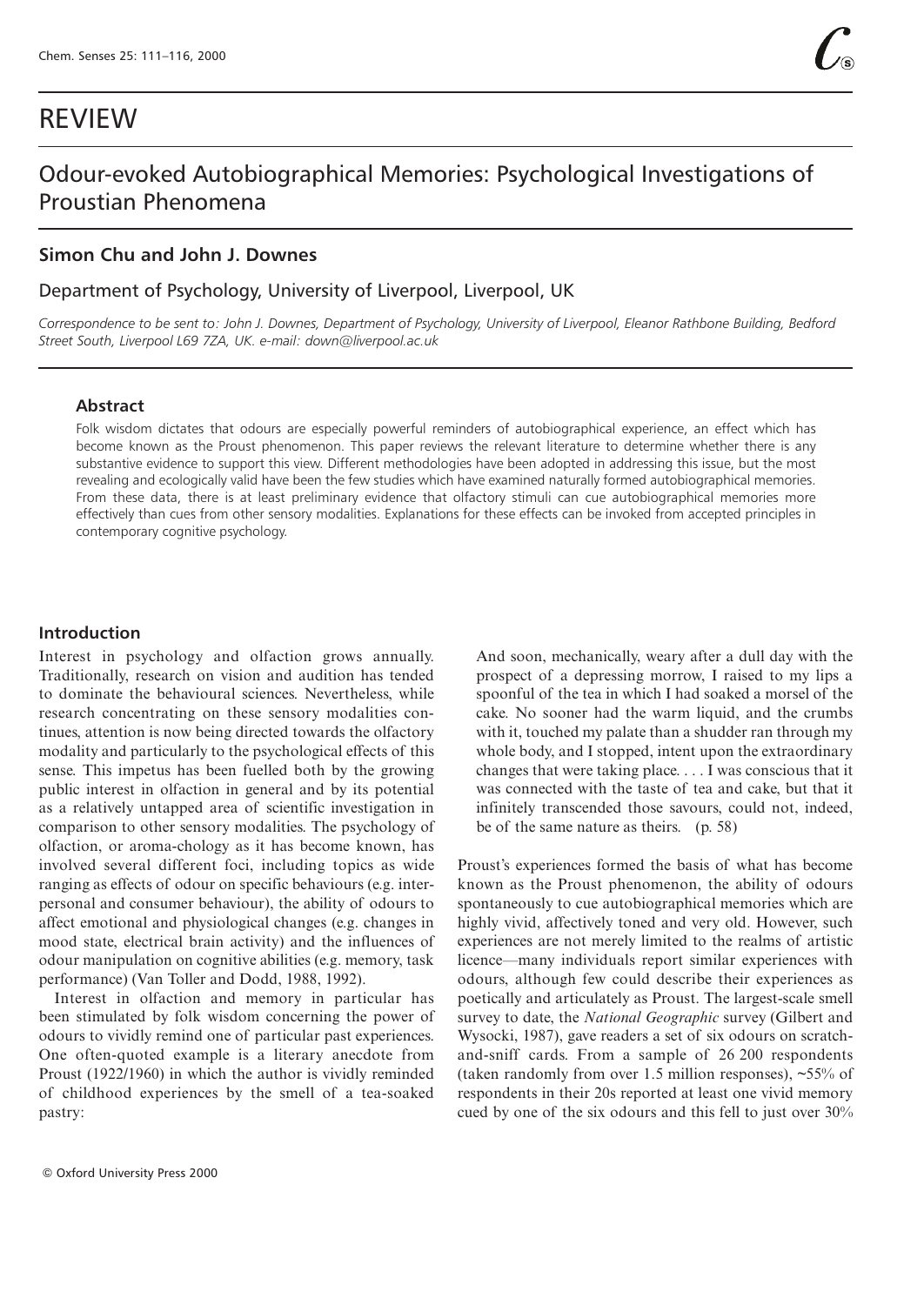of respondents in their 80s, remarkable proportions with such a small number of odours.

### **Approaches to the study of odour-cued memories**

The approaches which have been taken in the study of odour-cued memories fall into two categories: those which apply rigorous experimental control throughout all aspects of the study and those which instead approach the study from a more ecological standpoint. Examples of the former (Cann and Ross, 1989; Parker and Gellatly, 1997) could be described more accurately as studies in odour-cued contextdependent memory, rather than autobiographical memory. Context-dependent memory is the well-known memory effect whereby retrieving information in the same environment in which it was encoded leads to better memory performance than encoding and retrieving in different contexts (Smith, 1979, 1984; Eich, 1985). Studies have commonly used manipulations of physical context, presenting a wordlist for incidental learning in one room for example, and giving a surprise recall test either in the same or in a different room. Investigators such as Schab (Schab, 1990) have advanced these lines of enquiry using ambient odour as a context, demonstrating that reinstating at test the same odour as that present at study, does appear to improve performance over conditions where the ambient odour is not reinstated at test. Schab's findings are supported by those of several other investigators (Cann and Ross, 1989; Smith *et al.*, 1992; Herz, 1997a,b; Parker and Gellatly, 1997), who found that ambient odours do indeed function effectively as environmental contexts in context-dependent memory studies. Further, Herz (Herz, 1997b) showed that more distinctive odours yielded greater context effects by manipulating odours which were appropriate or inappropriate to the situation. Her results suggested that odours which were out of place in the experiment situation were associated with the best memory performance when reinstated at retrieval.

The implications of these findings—that ambient odours at the time of an event can be encoded along with event details and subsequently be used as cues in the retrieval of those event details—are encouraging to autobiographical memory researchers who seek to investigate the effects of odour on memory retrieval. Clearly, these studies show that ambient odours can function effectively as memory retrieval cues. Nevertheless, the kinds of memories which are commonly reported in relation to Proustian phenomena are those which are especially old, vivid and emotional. Thus, in terms of methodology, there are some critical differences between these odour–context studies and the Proustian phenomena which are the target of our investigations. Primarily, the age of the experiences is limited to the delay between study and test (which, commonly, is only a few minutes). In addition, the target event is predetermined by

the investigators, rather than allowing the subjects freely to select an autobiographical episode which comes to mind in response to an odour. Further, subjects' attention is not always drawn to the presence of the odour during the retrieval phase of the study. Subjects in odour–context experiments are sometimes not aware that the ambient odour is present, whereas most examples of Proustian recall involve an awareness of the odour and, moreover, that it is the odour which cues the retrieval of the prior experience. Thus, while these studies make a substantial contribution to the literature on odour and memory, they do not address the crux of Proustian phenomena. In fairness, the odour– context studies mentioned here were not specifically designed to test Proustian hypotheses concerning odour and memory retrieval. Rather, their aim was to highlight the effectiveness of ambient odours as environmental context cues. For empirical substantiation of the Proust phenomenon, however, we must seek other paradigms which more closely match a Proustian situation.

A different approach has been to use a standard pairedassociate learning paradigm, where odours and other stimuli are associated with target information and, later, the efficacy of each cue type is compared in a cued recall test. Herz and Cupchik (Herz and Cupchik, 1995) asked subjects to associate emotional paintings with odours or odour labels. When subjects were later presented with the odours or words and asked to describe the painting with which each had been associated, the recollections of paintings cued by odours were found to be more emotionally toned than those cued by words. This type of methodology successfully circumvents criticisms concerning subjects' awareness of odour as a cue; here, subjects actively use odour as an aid to retrieval of a previous experience. However, another problem arises from this method of study, namely the active association of target experiences. Autobiographical memories are usually formed through a passive encoding process; that is, individuals do not actively try to associate central details of an event with more peripheral aspects of the experience while the event occurs. Rather, separate experiential aspects of an episode become associated without any purposeful effort on the part of the subject. The paired-associate learning paradigm described above requires active association of two stimuli by the subject and, compared to naturally acquired autobiographical memories, there are likely to be important differences in fundamental processes recruited during encoding and the nature of the resulting mnemonic representation. Thus, while the paired-associate learning paradigm can shed some light on the power of odours as associative cues, it cannot be relied upon to illuminate the mechanisms underlying Proustian phenomena.

#### **Studies of 'true' autobiographical memories**

If Proustian phenomena essentially involve naturalistically formed autobiographical memories, then any study which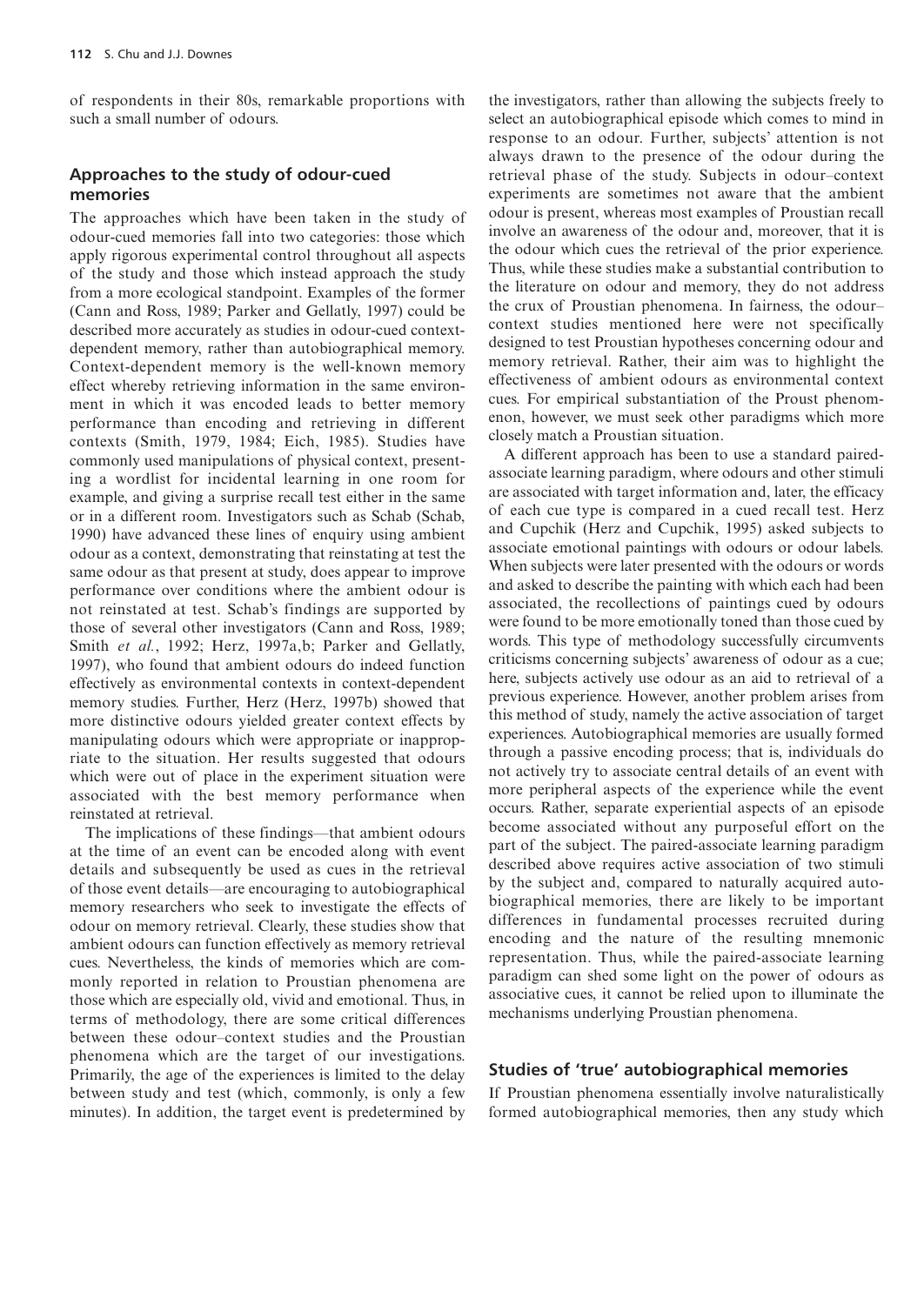aims to investigate these phenomena must, by definition, study these types of memories. Historically, autobiographical memory has been a difficult area of psychological investigation, owing to the many problems which arise in terms of traditional quantitative measurement and the application of close experimental control. It is not surprising, then, that when one looks for literature which directly examines Proustian phenomena, only a few studies emerge. However, those which have been carried out have utilized ingeniously simple designs which are, none the less, effective in clarifying the area.

The first published study examining memories of this type was published by Laird (Laird, 1935), writing about the work of a colleague in his laboratory, H.B. Fitzgerald, who had carried out a survey of odours 'as revivers of memories and provokers of thoughts in 254 living men and women of eminence' (p.126). Laird wrote lyrically about the 'paralyzing . . . power' and 'organic reverberation' (p.129) of odour-cued memories. More than four out of five of all the people surveyed reported olfactory-cued memory experiences. Qualitatively, the kinds of memories that Laird reports seem to be vivid, emotional and old. Seventy-six per cent of women and 46.8% of men claimed that odour-cued memories were amongst their most vivid, while only 7% of women and 16% of men claimed that these memories were hedonically neutral. While the average age of subjects at the time of the survey was 52.5 years, the average age of the subjects at the time of their earliest odour-cued memory was 16.5 years.

While Laird's report is interesting in terms of describing the kinds of memories which are retrieved in response to olfactory cues, it makes no progress in illuminating the possibilities which arose from Proust's writings; that is, whether odours are especially potent reminders of autobiographical episodes. Laird's report details a survey of individuals rather than describing any empirical data which were collected to examine this question. Several investigators have taken a more scientific approach and have carried out empirical studies in order to provide evidence supporting the widespread beliefs concerning odour and autobiographical recall. The usual methodology employed in these studies has simply been to collect data on the memories which are retrieved in response to odours and make direct comparisons with those retrieved in response to stimuli from other sensory modalities, a technique which we term the single-cue comparison method.

The first empirical study of this phenomenon was carried out by Rubin *et al.* (Rubin *et al.*, 1984), who drew comparisons between odour and label cues in their Experiment 1 and odour, photograph and label cues in their Experiment 2. In each, subjects were asked to describe a specific autobiographical memory which was brought to mind by each cue, to date the memory, and to rate each memory on vividness, pleasantness and the number of times that the episode had been thought of and spoken of prior to the experiment. Results from both studies showed that odourcued memories were thought of and spoken of with less frequency than those cued by other stimuli. Contrary to Proustian expectations, no differences in the age or vividness of memories were found between different cue-types and analyses of the pleasantness of memories yielded mixed and inconclusive results.

The age of the retrieved memories here was not found to be significantly different when odour and label cues were compared. This is a surprising finding given that one of the central beliefs surrounding Proustian phenomena is that retrieved episodes are usually more aged. However, the observed null effect may relate to the analytical methods employed by Rubin *et al.* They adopted two approaches. First, the age of memories was examined by directly comparing the odour and verbal cue conditions using an analysis-of-variance (ANOVA) technique, with memory age as the dependent variable. No significant difference between the conditions emerged. Second, Rubin *et al.* proceeded to transform the age of memories in each condition on log-hours-ago scales and plot them as power functions (Crovitz and Schiffman, 1974) with the finding that the curves plotted for each condition were similar. While both of these analyses are correct, they are not the most sensitive and informative analyses to use when attempting to discern differences in memory age between conditions. Rubin *et al.* do not report the means and standard deviations of memory ages for each condition, but the variation in age of memory within a condition can be expected to be large and, when using an ANOVA, this would undoubtedly serve to obscure statistically any subtle differences in mean age between conditions. Also, the use of logarithmic scales tends to obscure differences at the low end of the age range, precisely the range where one might expect to find differences in this study. Thus, subtle differences between ages of memories in different conditions cannot be highlighted using these statistical techniques. In order to show differences in the age of memories cued by different stimuli, a more sensitive method of analysis may be necessary.

We (S. Chu and J.J. Downes, submitted for publication) have recently addressed this question by examining the distribution of odour-cued autobiographical memories as a function of age. Specifically, we wished to know whether these are typically from younger periods of life than memories cued by other cue types, an hypothesis which follows directly from Proust. Subjects in their late 60s and early 70s were presented with olfactory or verbal cues and asked to relate an associated autobiographical experience which came to mind. When these were dated in terms of how old the subject was at the time and plotted as a distribution of autobiographical memories across the lifespan, clear differences were found between odour- and verbal-cue conditions. While the peak in memories for the verbal-cue group came in the period when subjects were between the ages of 11 and 25—a standard finding known as the 'reminiscence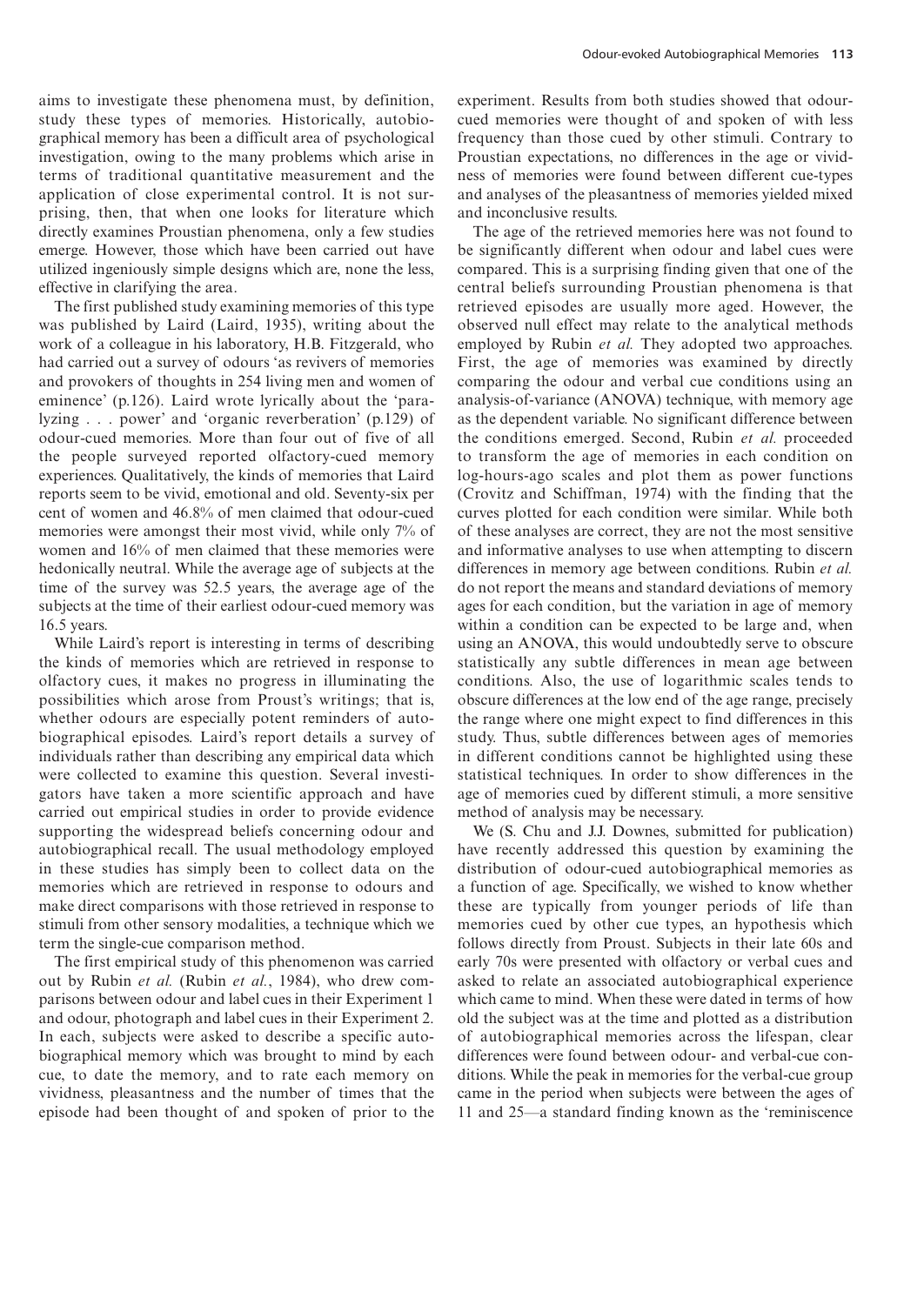bump' (Rubin *et al.*, 1986)—the peak for the odour-cued group came between the ages of 6 and 10, demonstrating that odour-cued memories are older than verbally cued autobiographical episodes.

The focus of another (Herz and Cupchik, 1992) investigation was to formulate a characterization of odour-evoked memories rather than to compare the efficacy of different cue-types. As such, their investigation did not utilize the single-cue comparison method and only used odour conditions. Their study involved two odour groups which differed in the orienting instructions they were given. Subjects were asked to rate each of 20 odours from either a subjective (emotional) or objective (analytical) orienting set. There were five rating scales (pleasantness, familiarity, intensity, arousal, degree of interest) and subjects were also asked to name each odour and indicate whether each odour evoked a personal memory. When a memory was evoked, subjects were asked to describe this briefly and rate it on each of five ratings scales (emotionality, clarity, specificity, rarity, age). Herz and Cupchik's results characterize odourevoked memories as highly emotional, vivid, specific, rare and relatively old. However, the absence of comparison data related to other cue-types means that Proustian hypotheses cannot be evaluated. Odour-cued memories may well be vivid, for example, but the critical question is: are odourcued memories more vivid than verbal- or visual-cued ones?

These considerations aside, there are several points arising from Herz and Cupchik's data which are worth highlighting because they support common beliefs concerning Proustian phenomena. Specifically, memories of this type are emotional, vivid and old. A majority of the memories (60.4%) were rated as highly emotional (either positively or negatively) and half of them (50.9%) were rated as 'very clear' (rating of six or seven on the seven-point ratings scale) while only 14% were rated as 'very vague' (point 1/2 on the scale). Concerning the age of memories, 27% fell within the past 12 months (an expected recency effect), but of the remainder of memories which fell into a specific time period, the largest proportion (25.6%) fell in the earliest category, 'early childhood'.

More recently, Aggleton and Waskett (Aggleton and Waskett, 1999) provided an excellent demonstration of the potency of olfactory cues. The focus of their experiment was a Viking museum (York) in which unusual odours were used to enhance the impact of the museum displays. Aggleton and Waskett wondered if presenting these Viking odours to individuals who had visited the museum a number of years ago would allow them to remember more about the museum displays than individuals presented with non-Viking odours or a no-odour control group. To test this proposal, questionnaires were given which asked about the content of the museum displays. As the average time since the last visit to the museum was 6.7 years, the design of the study needed to take account of the expected large variability in subjects' memory for the displays [a problem similar to that

encountered by Rubin *et al.* (Rubin *et al.*, 1984) discussed earlier]. Directly comparing memory performance using different single cues (the single-cue comparison method) would result in large within-group variation in memory performance; when statistically comparing results, large within-group variance might obscure statistical differences between groups and Aggleton and Waskett therefore decided to run a within-subject comparison in addition to the between-subject analysis. This methodology bears close resemblance to Tulving and Bower's (Tulving and Bower, 1974) reduction method, which was developed to examine the relative effects of two different retrieval cues by comparing the effectiveness of each when presented before and after the other. In Aggleton and Waskett's study, memory was tested in two phases across three groups of subjects. Two of these groups were presented with odours at each phase, whereas a third control group was instructed to remember in the absence of any sensory cues. The odours used were either Viking or non-Viking, and the two groups differed merely in the sequence in which the odours were presented

Results showed that, after the first odour presentation, the mean memory performance for those receiving the Viking odour was numerically higher than for those receiving the non-Viking odour and the no-odour control group, but the difference failed to reach statistical significance (due to the expected large variation in performance). Memory scores from the second phase, however, showed that the group receiving the Viking odour was the only group to increase memory performance significantly. The other groups accrued little or no benefit from their second cue.

This type of design comes close to a fully ecologically valid approach to the study of Proustian phenomena. Naturally occurring experiences are used and the association between experience and ambient odour is passively formed. The clear-cut results strongly support the notion that odours are effective reminders of autobiographical experience, but while the Aggleton and Waskett study shows the importance of congruent over incongruent olfactory cues, this study still lacks the crucial comparison with cues from other modalities. The heart of the question concerning the Proustian phenomenon does not merely concern whether odours are effective cues, but whether or not odours are more effective than verbal or visual cues, or cues from other sensory modalities. As we go on to show, other recent studies have addressed the issues of ecological validity and multiple cue comparisons with success.

Our own approach to the investigation of Proustian phenomena involves translating the essence of Proust's anecdotal literary descriptions into testable scientific hypotheses using the language of contemporary cognitive psychology. With this solid theoretical base, we were able to propose several alternative hypotheses to explain Proustian phenomena (S. Chu and J.J. Downes, submitted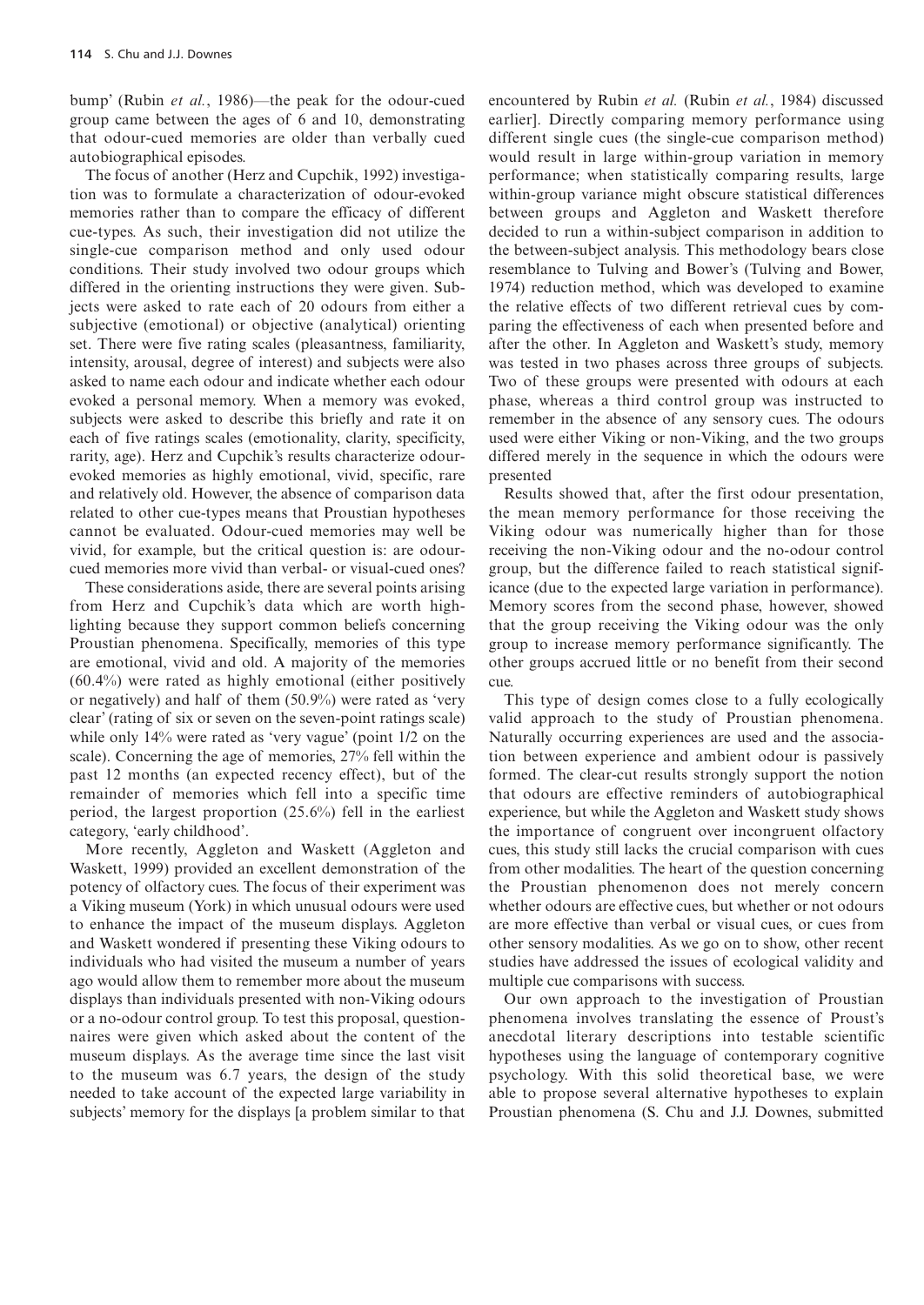for publication). The hypothesis which represented the folk wisdom view of the Proustian phenomenon most accurately was referred to as the 'differential cue affordance value' hypothesis. According to this interpretation, cues from different sensory modalities vary in terms of cue affordance value, or the efficiency with which they access autobiographical memory event details, and olfactory cues are assumed to have a higher cue affordance value than other cue types. There is a strong alternative hypothesis however, which we have referred to as the 'differential encoding bias' hypothesis. In contrast to the first hypothesis, cues do not differ in terms of their efficacy in retrieving event details, but in terms of the types of event with which they become associated and consolidated in memory. Olfactory details may become associated only with more complex (emotional, personal, unusual) autobiographical episodes and it follows, therefore, that the presentation of an olfactory cue will bias retrieval towards these more complex autobiographical episodes.

In testing these hypotheses, we use a double-cueing methodology similar to that employed by Aggleton and Waskett (Aggleton and Waskett, 1999) and described earlier. Subjects were initially given verbal cues corresponding to the names of an odorous object, and asked to describe the first autobiographical event of which they were reminded. Subsequently, subjects were given a second cue—either the corresponding odour, a picture of the odour source, an unrelated odour or the original verbal label—and encouraged to retrieve any further details. The efficacy of each cue type is determined simply by comparing the change in memory performance from the first to the second cue. Using this methodology, we have shown that subjects in the congruent odour condition exhibited greater changes in affective ratings of their memories after the second cue than in any other condition (S. Chu and J.J. Downes, submitted for publication). In a second experiment, it was also shown that significantly more discrete details about the original autobiographical episode emerged in the congruent odour condition. Because the differential encoding bias hypothesis can only relate to autobiographical memories which are cued directly by olfactory stimuli, the double-cueing methodology here effectively negates this as an explanation for these effects. Thus, we present data in strong support of the differential cue affordance value hypothesis.

#### **What factors underlie Proustian effects?**

If Proustian retrieval is simply that olfactory cues are effective reminders of autobiographical experiences, then popular concepts in cognitive psychology, such as encoding specificity (Tulving and Thomson, 1973), can be invoked to explain such phenomena. Indeed, this has been a common practise amongst researchers interested in these effects (Aggleton and Waskett, 1999). At a basic level, this principle proposes that consolidated memory traces include not only target information, but also salient contextual features in the immediate environment in which the episode was experienced. The later presentation of such contextual features (which includes odour) can therefore act as retrieval cues for related details which comprise the original episode. However, if the proposition in question is that olfactory cues are superior autobiographical memory cues, then encoding specificity alone is insufficient as an explanatory concept because, according to this principle, all cue types would function in the same manner and with equal effectiveness.

Another frequently proposed explanation for Proustian phenomena is based on neuroanatomical considerations. Thus, it is known that the process of olfaction is mediated by a number of anatomical structures which are also heavily implicated in memory and emotion. The olfactory bulb, for example, projects to a number of structures, including the amygdala, hippocampus and thalamus (Nieuwenhuys *et al.*, 1988; Dodd and Castellucci, 1991), structures which have been shown to be involved in memory function and the modulation of emotions. While it can be dangerous to infer function purely on the basis of structural relationships, there are strong supporting grounds for proposing a link between olfaction and memory. Studies suggest that memory for odour is very persistent [for reviews, see (Herz and Engen, 1996) and (White, 1998)]. While tests of immediate recognition memory for odours can produce numerous errors—typical recognition performance is ~70% correct, compared with almost 100% for short-term visual recognition—studies of longer term memory show that very little olfactory information is subsequently forgotten. Engen and Ross (Engen and Ross, 1973), for example, tested up to a year after acquisition of the odour, finding no significant decrease in odour recognition performance. Recognition performance for visual stimuli can fall to chance levels after such a long retention period. Results such as this have prompted some researchers to propose the existence of a separate olfactory memory system (Annett and Leslie, 1996; Herz and Engen, 1996). Leaving aside the precise mechanism underlying the longevity of odours in memory, the fact that odours can persist when memory traces from other types of stimuli degrade implies that the olfactory components of autobiographical memories may be longer lasting than other facets of the same experience. If the olfactory components of autobiographical experiences are more enduring, it follows that they are more likely to serve as effective retrieval cues. This is especially true in the case of more aged memories, where it is possible that the nonolfactory components of the memory trace for an autobiographical experience may have decayed to the point of being ineffectual as retrieval cues, but are still strong enough to be retrieved when cued by other facets of the same autobiographical experience.

Proustian effects may also be linked to the ability of odours to elicit affective reactions. Hinton and Henley